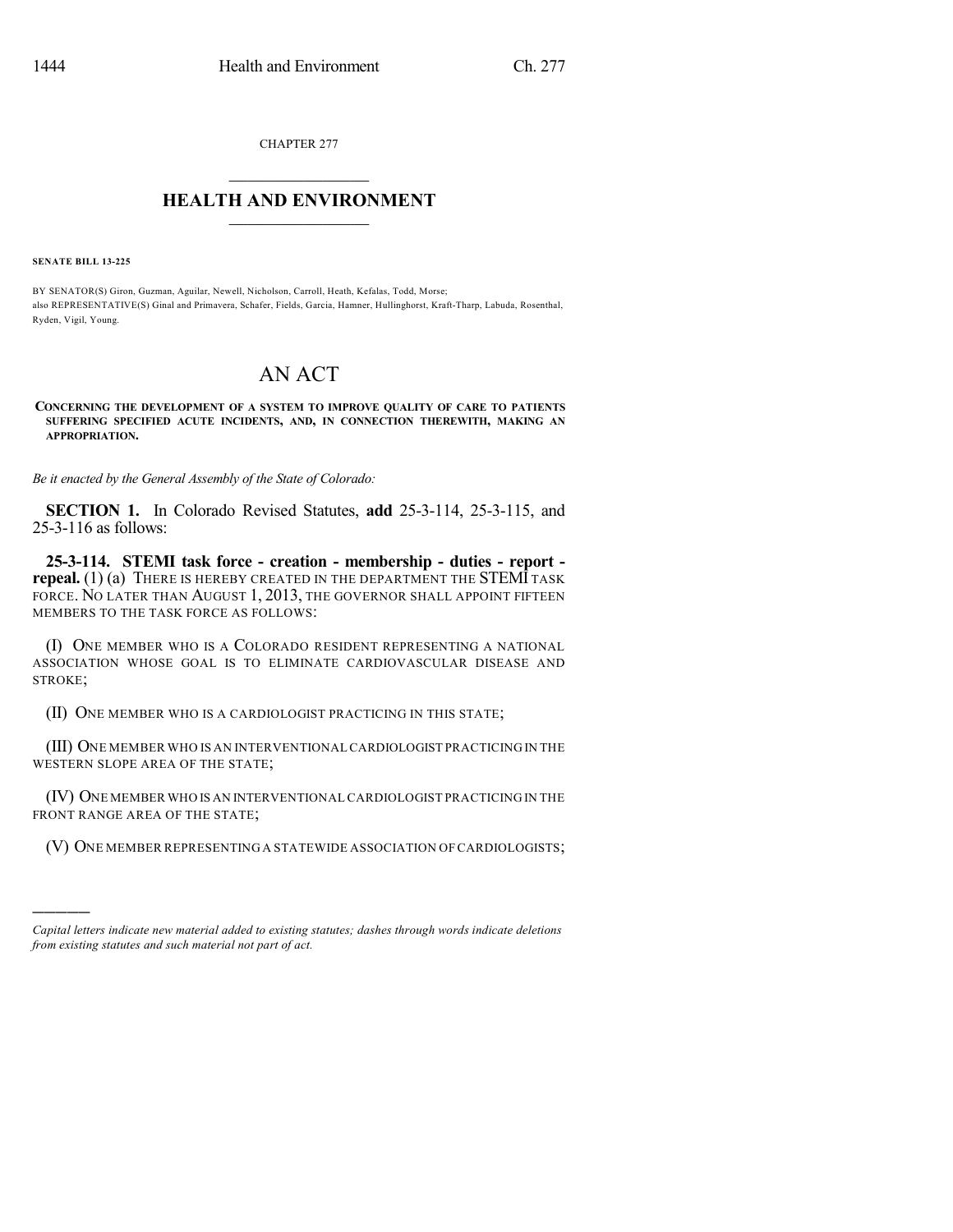(VI) ONE MEMBER REPRESENTING A STATEWIDE ASSOCIATION OF PHYSICIANS;

(VII) ONE MEMBER REPRESENTING A STATEWIDE HOSPITAL ASSOCIATION;

(VIII) ONE MEMBER REPRESENTING AN EMERGENCY PHYSICIANS ASSOCIATION;

(IX) ONE MEMBER WHO IS AN EMERGENCY MEDICAL SERVICE PROVIDER, AS DEFINED IN SECTION 25-3.5-103 (8);

(X) ONE MEMBER WHO IS A REGISTERED NURSE INVOLVED IN CARDIAC CARE;

(XI) ONE HOSPITAL ADMINISTRATOR FROM A HOSPITAL LOCATED IN A RURAL AREA OF THE STATE;

(XII) ONE HOSPITAL ADMINISTRATOR FROM A HOSPITAL LOCATED IN AN URBAN AREA OF THE STATE;

(XIII) ONE MEMBER OF THE PUBLIC WHO HAS SUFFERED A STEMI HEART ATTACK; AND

(XIV) TWO MEMBERS WITH EXPERTISE IN CARDIOVASCULAR DATA REGISTRIES, ONE OF WHOM IS A CARDIOLOGIST.

(b) THE EXECUTIVE DIRECTOR OF THE DEPARTMENT OR THE EXECUTIVE DIRECTOR'S DESIGNEE SHALL SERVE AS AN EX OFFICIO MEMBER OF THE TASK FORCE.

(c) MEMBERS OF THE TASK FORCE SERVE WITHOUT COMPENSATION AND ARE NOT ENTITLED TO REIMBURSEMENT OF EXPENSES INCURRED IN SERVING ON OR PERFORMING DUTIES OF THE TASK FORCE.

(2) (a) THE TASK FORCE SHALL STUDY AND MAKE RECOMMENDATIONS FOR DEVELOPING A STATEWIDE PLAN TO IMPROVE QUALITY OF CARE TO STEMI PATIENTS. IN CONDUCTING THE STUDY, THE TASK FORCE SHALL EXPLORE THE FOLLOWING ISSUES, WITHOUT LIMITATION:

(I) CREATION OF A STATE DATABASE OR REGISTRY CONSISTING OF DATA ON STEMI CARE THAT MIRRORS THE DATA HOSPITALS SUBMIT TO NATIONALLY RECOGNIZED ORGANIZATIONS;

(II) ACCESS TO AGGREGATED STEMI DATA, WHICH MUST EXCLUDE ANY IDENTIFYING OR CONFIDENTIAL INFORMATION ABOUT THE REPORTING HOSPITAL OR PATIENTS TREATED BY THE HOSPITAL, FROM A STATE DATABASE THAT MAY BE DEVELOPED OR FROM A NATIONALLY RECOGNIZED ORGANIZATION;

(III) A PLAN THAT WOULD ENCOURAGE RURAL AND URBAN HOSPITALS TO COORDINATE SERVICES FOR THE NECESSARY REFERRAL OR RECEIPT OF PATIENTS REQUIRING STEMI CARE IN THE STATE; AND

(IV) THE CRITERIA USED BY NATIONALLY RECOGNIZED BODIES FOR DESIGNATING A HOSPITAL IN STEMI CARE AND WHETHER A DESIGNATION IS APPROPRIATE OR NEEDED TO ASSURE ACCESS TO THE BEST QUALITY CARE FOR COLORADO RESIDENTS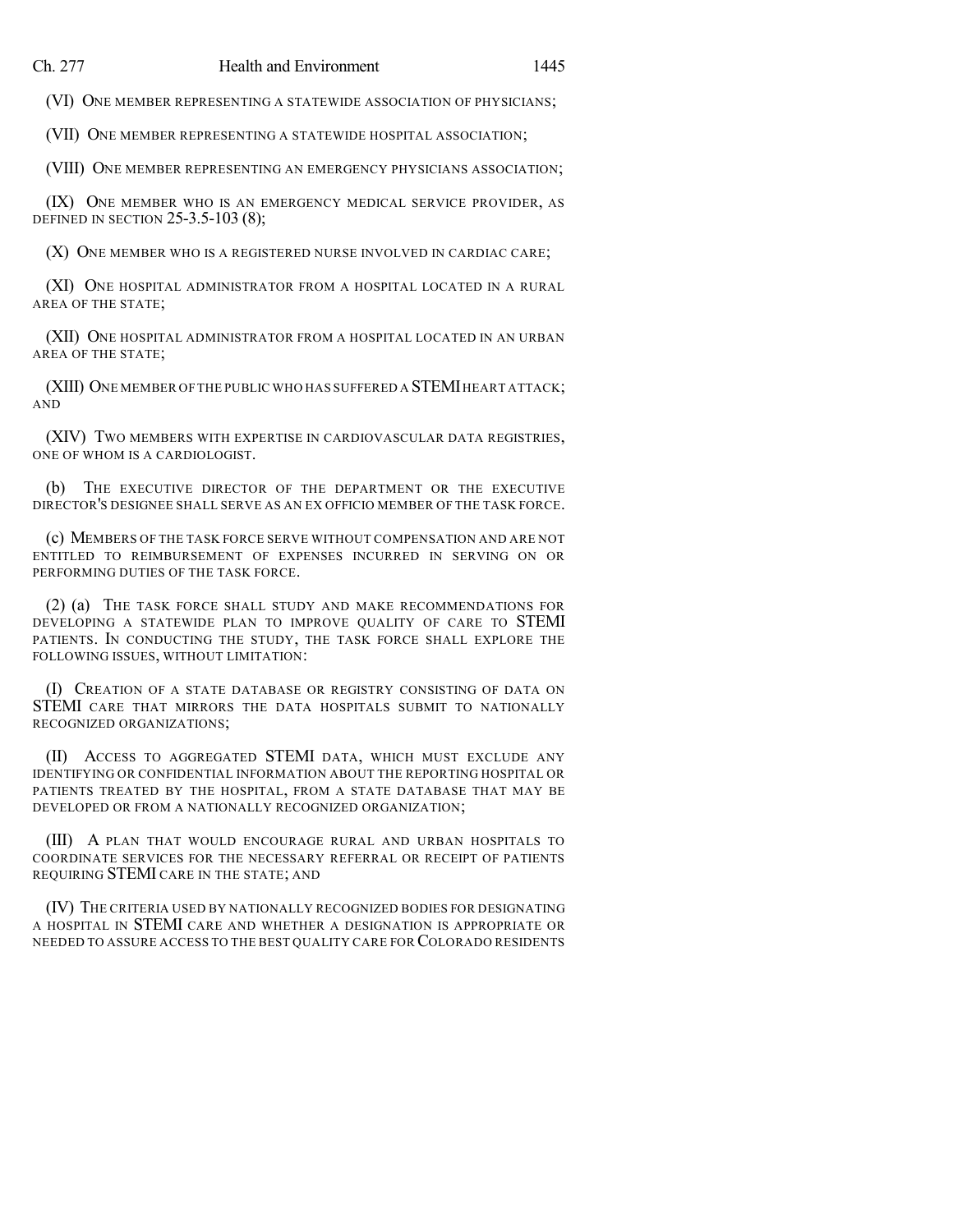## WITH STEMI EVENTS.

(b) BY JANUARY 31, 2014, THE TASK FORCE SHALL SUBMIT AN INITIAL REPORT, AND BY JULY 31, 2015, THE TASK FORCE SHALL SUBMIT ITS FINAL REPORT, SPECIFYING ITS FINDINGS AND RECOMMENDATIONS TO THE HEALTH AND HUMAN SERVICES COMMITTEE OF THE SENATE,THE HEALTH,INSURANCE,AND ENVIRONMENT COMMITTEE OF THE HOUSE OF REPRESENTATIVES, OR THEIR SUCCESSOR COMMITTEES, AND THE DEPARTMENT. THE TASK FORCE SHALL INCLUDE IN ITS REPORTS A RECOMMENDATION ON WHETHER A DESIGNATION OF A HOSPITAL IN STEMICARE IS APPROPRIATE OR NEEDED TO ASSURE ACCESS TO THE BEST QUALITY CARE FOR COLORADO RESIDENTS WITH STEMI EVENTS.

(3) THE DEPARTMENT MAY ACCEPT AND EXPEND, SUBJECT TO APPROPRIATION BY THE GENERAL ASSEMBLY, GIFTS, GRANTS, AND DONATIONS TO PAY THE DIRECT EXPENSES OF THE DEPARTMENT IN ASSISTING AND STAFFING THE TASK FORCE. THE DEPARTMENT SHALL TRANSMIT ANY MONETARY GIFTS, GRANTS, OR DONATIONS IT RECEIVES TO THE STATE TREASURER FOR DEPOSIT IN THE HEALTH FACILITIES GENERAL LICENSURE CASH FUND, AND THOSE MONEYS MAY BE USED ONLY TO PAY THE DIRECT EXPENSES OF THE DEPARTMENT.

(4) AS USED IN THIS SECTION, UNLESS THE CONTEXT OTHERWISE REQUIRES:

(a) "DEPARTMENT" MEANS THE DEPARTMENT OF PUBLIC HEALTH AND ENVIRONMENT.

(b) "STEMI" MEANS ST-ELEVATION MYOCARDIAL INFARCTION.

(5) THIS SECTION IS REPEALED, EFFECTIVE AUGUST 1, 2015.

**25-3-115. Stroke advisory board - creation - membership - duties - report repeal.** (1) (a) THERE IS HEREBY CREATED IN THE DEPARTMENT THE STROKE ADVISORY BOARD, THE PURPOSE OF WHICH IS TO EVALUATE POTENTIAL STRATEGIES FOR STROKE PREVENTION AND TREATMENT AND DEVELOP A STATEWIDE NEEDS ASSESSMENT IDENTIFYING RELEVANT RESOURCES.NO LATER THAN AUGUST 1,2013, THE GOVERNOR SHALL APPOINT EIGHTEEN MEMBERS TO THE STROKE ADVISORY BOARD AS FOLLOWS:

(I) SIX PHYSICIANS WHO ARE ACTIVELY INVOLVED IN STROKE CARE AND WHO SATISFY THE FOLLOWING CRITERIA: ONE PHYSICIAN WHO IS BOARD-CERTIFIED IN PRIMARY CARE; ONE PHYSICIAN WHO IS BOARD-CERTIFIED IN VASCULAR NEUROLOGY; ONE PHYSICIAN WHO IS PRIVILEGED AND ACTIVELY PRACTICING INTERVENTIONAL NEURORADIOLOGY; ONE PHYSICIAN WHO IS BOARD-CERTIFIED IN NEUROSURGERY; ONE PHYSICIAN REPRESENTING A STATEWIDE CHAPTER OF EMERGENCY PHYSICIANS; AND ONE PHYSICIAN WHO IS A BOARD-CERTIFIED NEUROLOGIST SERVING PATIENTS IN A RURAL AREA OF THE STATE;

(II) ONE MEMBER REPRESENTING A STATEWIDE ASSOCIATION OF PHYSICIANS;

(III) ONE MEMBER REPRESENTING A STATEWIDE HOSPITAL ASSOCIATION;

(IV) ONE MEMBER WHO IS AN EMERGENCY MEDICAL SERVICE PROVIDER, AS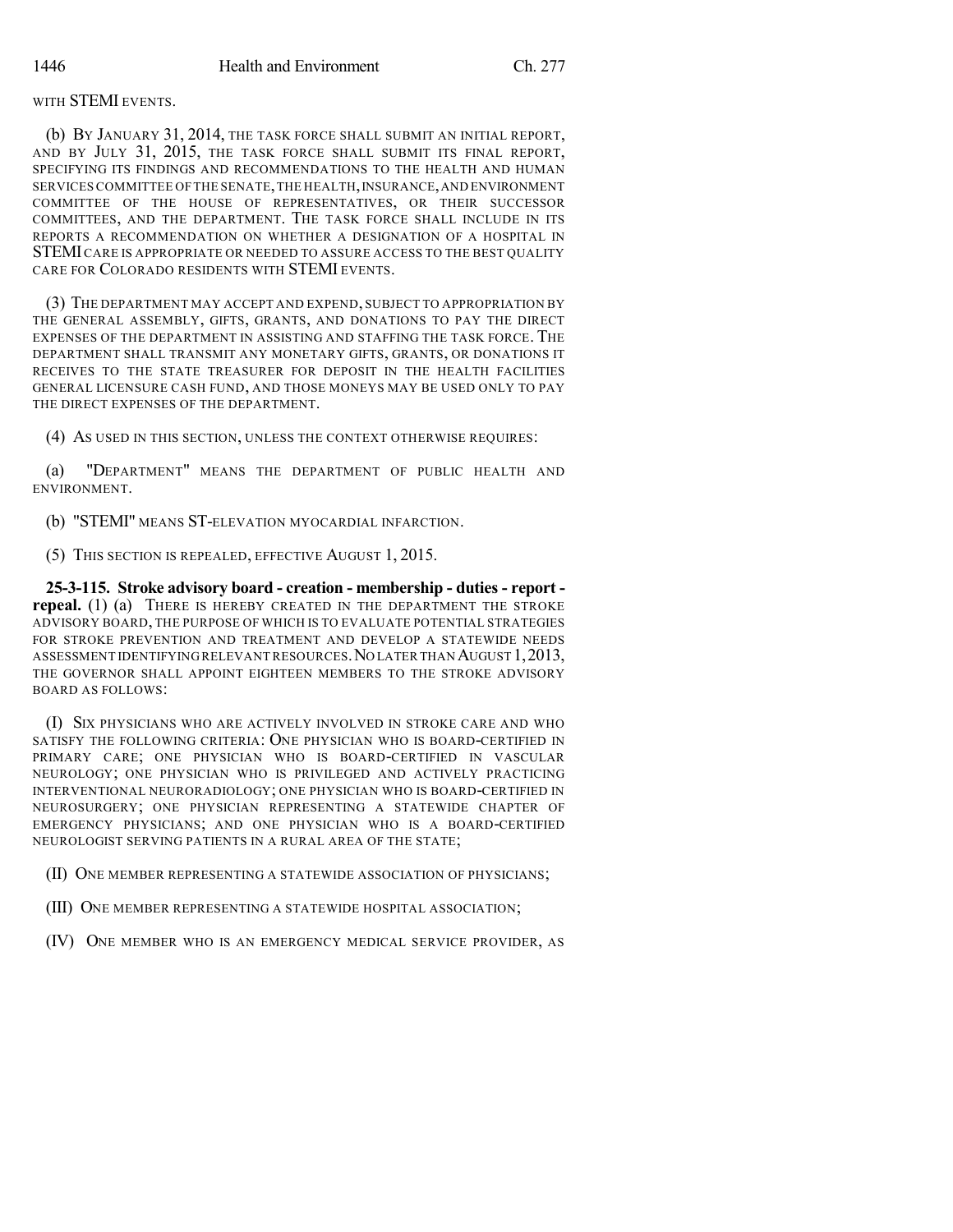DEFINED IN SECTION 25-3.5-103 (8);

(V) ONE MEMBER WHO IS A REGISTERED NURSE INVOLVED IN STROKE CARE;

(VI) ONE HOSPITAL ADMINISTRATOR FROM A HOSPITAL LOCATED IN A RURAL AREA OF THE STATE;

(VII) ONE HOSPITAL ADMINISTRATOR FROM A HOSPITAL LOCATED IN AN URBAN AREA OF THE STATE;

(VIII) ONE REPRESENTATIVE FROM A STROKE REHABILITATION FACILITY;

(IX) ONE MEMBER WHO IS A COLORADO RESIDENT REPRESENTING A NATIONAL ASSOCIATION WHOSE GOAL IS TO ELIMINATE CARDIOVASCULAR DISEASE AND STROKE;

(X) ONE MEMBER WHO IS A COLORADO RESIDENT REPRESENTING A NATIONAL STROKE ASSOCIATION;

(XI) ONE MEMBER WHO IS A PHYSICAL OR OCCUPATIONAL THERAPIST ACTIVELY INVOLVED IN STROKE CARE;

(XII) ONE MEMBER OF THE PUBLIC WHO HAS SUFFERED A STROKE OR IS THE CAREGIVER OF A PERSON WHO HAS SUFFERED A STROKE; AND

(XIII) ONE MEMBER WHO IS AN EXPERT IN STROKE DATABASE MANAGEMENT.

(b) THE EXECUTIVE DIRECTOR OF THE DEPARTMENT OR THE EXECUTIVE DIRECTOR'S DESIGNEE SHALL SERVE AS AN EX OFFICIO MEMBER OF THE STROKE ADVISORY BOARD.

(c) MEMBERS OF THE STROKE ADVISORY BOARD SERVE WITHOUT COMPENSATION AND ARE NOT ENTITLED TO REIMBURSEMENT OF EXPENSES INCURRED IN SERVING ON OR PERFORMING DUTIES OF THE ADVISORY BOARD.

(2) (a) THE STROKE ADVISORY BOARD SHALL STUDY AND MAKE RECOMMENDATIONS FOR DEVELOPING A STATEWIDE PLAN TO IMPROVE QUALITY OF CARE FOR STROKE PATIENTS. IN CONDUCTING THE STUDY, THE STROKE ADVISORY BOARD SHALL EXPLORE THE FOLLOWING ISSUES, WITHOUT LIMITATION:

(I) CREATION OF A STATE DATABASE OR REGISTRY CONSISTING OF DATA ON STROKE CARE THAT MIRRORS THE DATA HOSPITALS SUBMIT TO NATIONALLY RECOGNIZED ORGANIZATIONS;

(II) ACCESS TO AGGREGATED STROKE DATA, WHICH MUST EXCLUDE ANY IDENTIFYING OR CONFIDENTIAL INFORMATION ABOUT THE REPORTING HOSPITAL OR PATIENTS TREATED BY THE HOSPITAL, FROM A STATE DATABASE THAT MAY BE DEVELOPED OR FROM A NATIONALLY RECOGNIZED ORGANIZATION BY THE ADVISORY BOARD, BY ANY PERSON WHO SUBMITS A WRITTEN REQUEST FOR THE DATA;

(III) EVALUATION OF CURRENTLY AVAILABLE STROKE TREATMENTS AND THE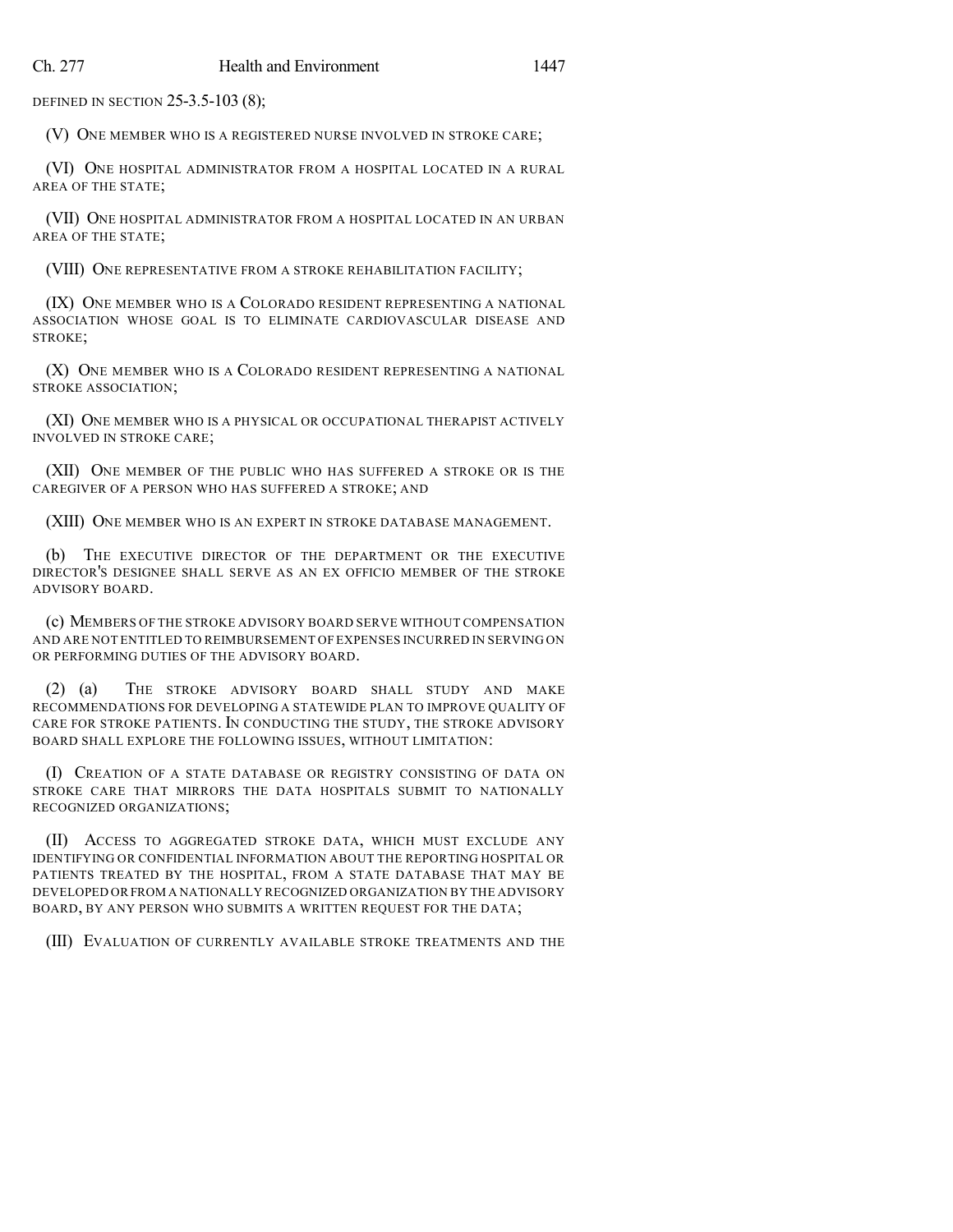DEVELOPMENT OF RECOMMENDATIONS, BASED ON MEDICAL EVIDENCE, FOR WAYS TO IMPROVE STROKE PREVENTION AND TREATMENT;

(IV) A PLAN THAT WOULD ENCOURAGE RURAL AND URBAN HOSPITALS TO COORDINATE SERVICES FOR THE NECESSARY REFERRAL OR RECEIPT OF PATIENTS REQUIRING STROKE CARE IN THE STATE; AND

(V) THE CRITERIA USED BY NATIONALLY RECOGNIZED BODIES FOR DESIGNATING A HOSPITAL IN STROKE CARE AND WHETHER A DESIGNATION IS APPROPRIATE OR NEEDED TO ASSURE ACCESS TO THE BEST QUALITY CARE FOR COLORADO RESIDENTS WITH STROKE EVENTS.

(b) BY JANUARY 31, 2014, AND BY EACH JANUARY 1 THEREAFTER, THE STROKE ADVISORY BOARD SHALL SUBMIT A REPORT SPECIFYING ITS FINDINGS AND RECOMMENDATIONS TO THE HEALTH AND HUMAN SERVICES COMMITTEE OF THE SENATE, THE HEALTH, INSURANCE, AND ENVIRONMENT COMMITTEE OF THE HOUSE OF REPRESENTATIVES, OR THEIR SUCCESSOR COMMITTEES, AND THE DEPARTMENT. THE STROKE ADVISORY BOARD SHALL INCLUDE IN ITS REPORT A RECOMMENDATION ON WHETHER A DESIGNATION OF A HOSPITAL IN STROKE CARE IS APPROPRIATE OR NEEDED TO ASSURE ACCESS TO THE BEST QUALITY CARE FOR COLORADO RESIDENTS WITH STROKE EVENTS.

(3) THE DEPARTMENT MAY ACCEPT AND EXPEND, SUBJECT TO APPROPRIATION BY THE GENERAL ASSEMBLY, GIFTS, GRANTS, AND DONATIONS TO PAY THE DIRECT EXPENSES OF THE DEPARTMENT IN ASSISTING AND STAFFING THE STROKE ADVISORY BOARD. THE DEPARTMENT SHALL TRANSMIT ANY MONETARY GIFTS, GRANTS, OR DONATIONS IT RECEIVES TO THE STATE TREASURER FOR DEPOSIT IN THE HEALTH FACILITIES GENERAL LICENSURE CASH FUND, AND THOSE MONEYS MAY BE USED ONLY TO PAY THE DIRECT EXPENSES OF THE DEPARTMENT.

(4) AS USED IN THIS SECTION, UNLESS THE CONTEXT OTHERWISE REQUIRES, "DEPARTMENT" MEANS THE DEPARTMENT OF PUBLIC HEALTH AND ENVIRONMENT.

(5) THIS SECTION IS REPEALED, EFFECTIVE SEPTEMBER 1, 2018. PRIOR TO THE REPEAL, THE DEPARTMENT OF REGULATORY AGENCIES SHALL REVIEW THE FUNCTIONS OF THE STROKE ADVISORY BOARD IN ACCORDANCE WITH SECTION 2-3-1203, C.R.S.

**25-3-116. Department recognition of national certification - suspension or revocation of recognition - definitions.** (1) A HOSPITAL THAT HAS AN ACCREDITATION,CERTIFICATION,OR DESIGNATION IN STROKE OR STEMICARE FROM A NATIONALLY RECOGNIZED ACCREDITING BODY, INCLUDING BUT NOT LIMITED TO A CERTIFICATION AS A COMPREHENSIVE STROKE CENTER OR PRIMARY STROKE CENTER BY THE JOINT COMMISSION ON ACCREDITATION OF HEALTH CARE ORGANIZATIONS AND PROGRAMS OR ITS SUCCESSOR ORGANIZATION OR AN ACCREDITATION AS A STEMI RECEIVING CENTER OR STEMI REFERRAL CENTER BY THE SOCIETY FOR CARDIOVASCULAR PATIENT CARE OR ITS SUCCESSOR ORGANIZATION,MAY SEND INFORMATION AND SUPPORTING DOCUMENTATION TO THE DEPARTMENT. THE DEPARTMENT SHALL MAKE A HOSPITAL'S NATIONAL ACCREDITATION, CERTIFICATION, OR DESIGNATION AVAILABLE TO THE PUBLIC IN A MANNER DETERMINED BY THE DEPARTMENT.